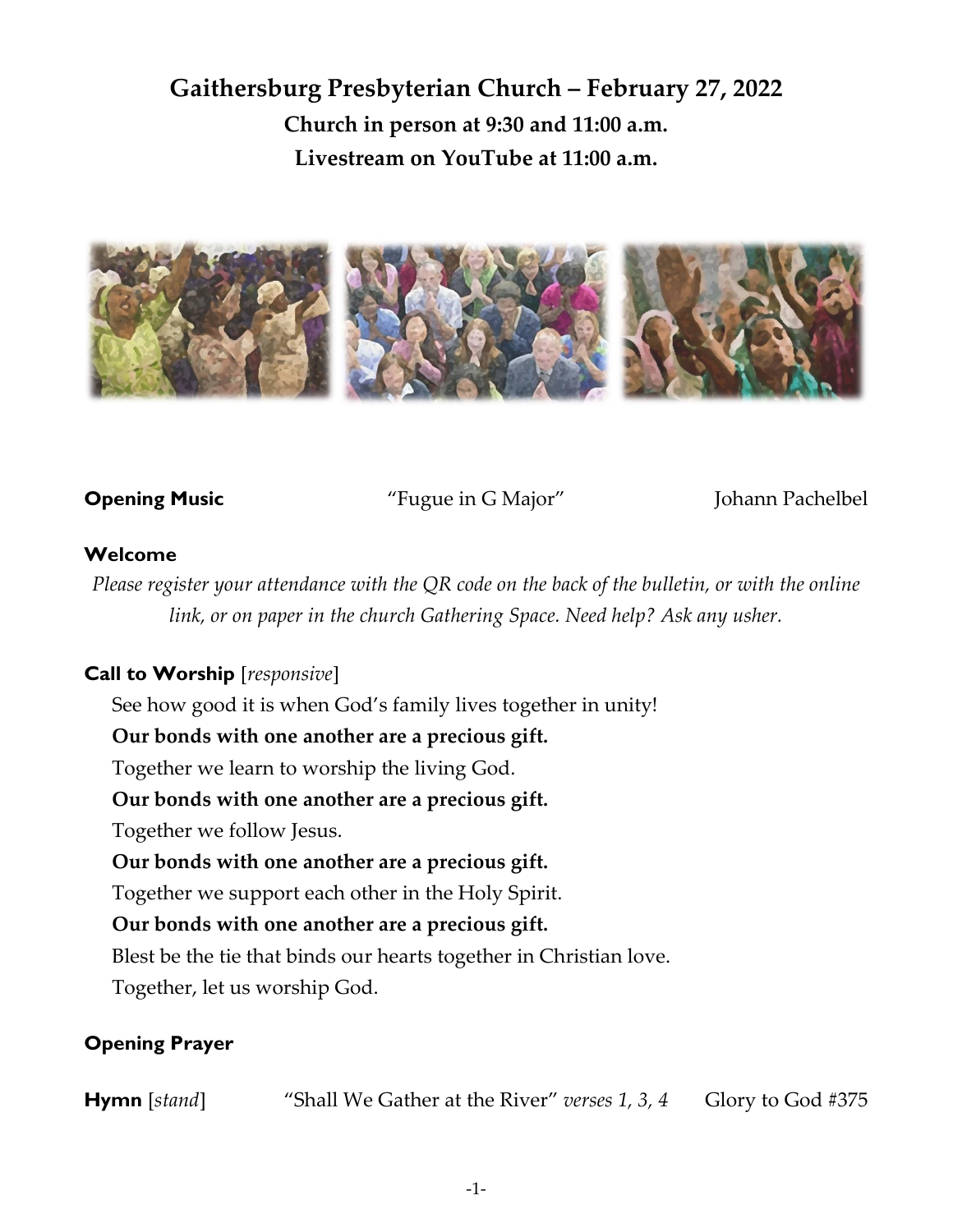## **Call to Confession**

## **Prayer of Confession** [*together*]

**Gracious God, in every age you have raised up children, women, and men to be your faithful people. Now your call comes to us. We confess that sometimes we are indifferent to your will. You call us to proclaim your name, but we are silent. You call us to do what is just, but we remain idle. You call us to live faithfully, but we are afraid.**

**Forgive us, we humbly pray. Give us courage to serve you with joy and gladness to serve you with others, through Christ our Lord, who lives and reigns with you and the Holy Spirit. Amen.** 

[*Silence for Personal Prayer*]

## **Assurance of Pardon** [*responsive*]

Friends online and friends in the sanctuary; friends in Maryland and friends all over the world, hear this good news: God's love is vast and reaches to all of us. Let go the sin for which you repent and leave it at the foot of the cross. It is forgiven. It is gone. **Thanks be to God! We are forgiven and now we are given new life.**

# **We Listen to God's Word**

## **Children's Message** Carolyn Hayes

**Sung Response** [*seated*] Glory to God #300

"They'll Know We Are Christians By Our Love" *verses 1, 2, 3*

*Children and youth stay in worship today. Children can be picked up after church in Room 30/31 or Room 32/33. At 11:00, youth will be released from class to find you.*

### **Scripture Acts 15:36–41**

 $^{36}\rm{After}$  some days Paul said to Barnabas, "Come, let us return and visit the believers $^{\rm{[a]}}$  $^{\rm{[a]}}$  $^{\rm{[a]}}$  in every city where we proclaimed the word of the Lord and see how they are doing." <sup>37</sup> Barnabas wanted to take with them John called Mark. <sup>38</sup> But Paul decided not to take with them one who had deserted them in Pamphylia and had not accompanied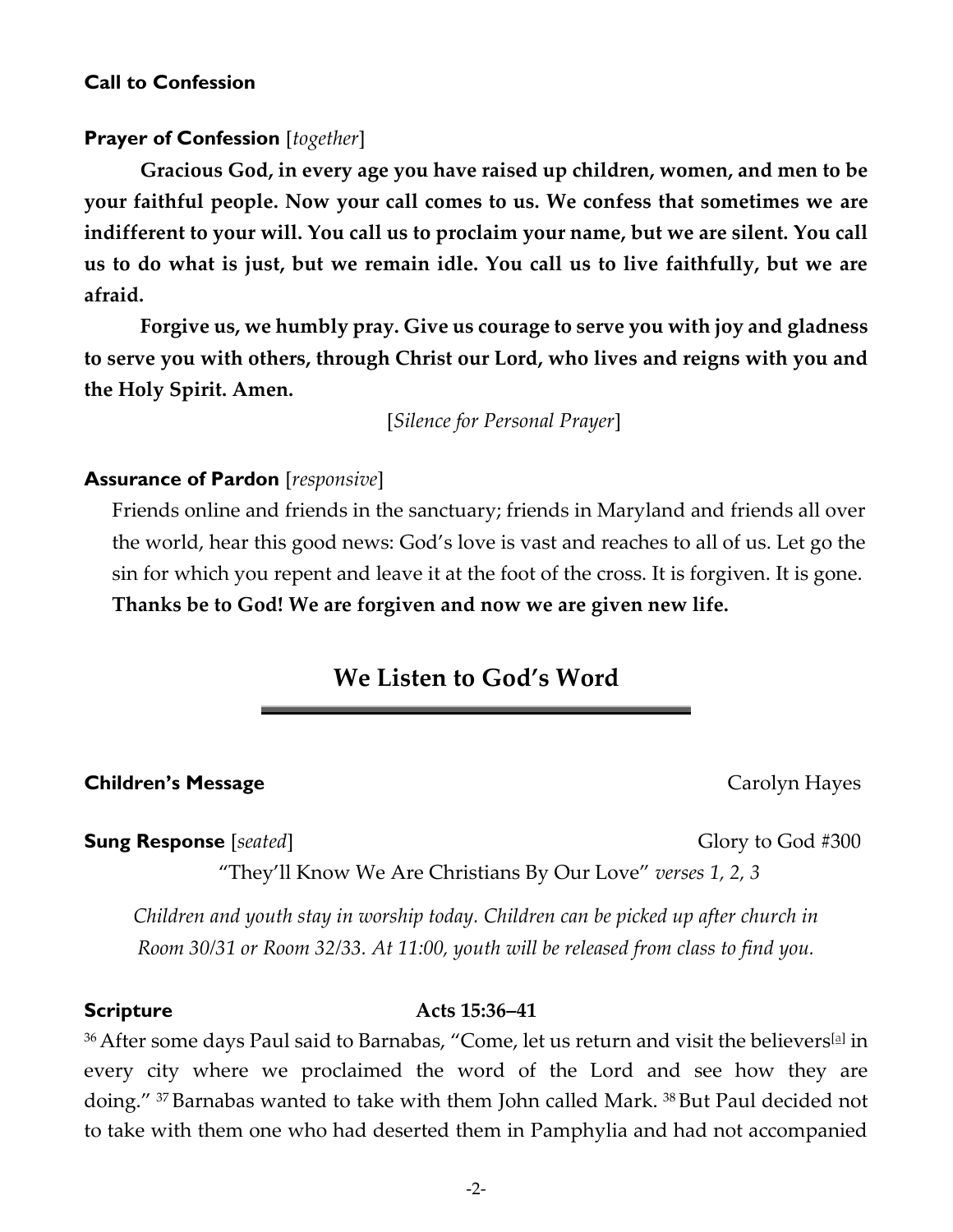them in the work.<sup>39</sup> The disagreement became so sharp that they parted company; Barnabas took Mark with him and sailed away to Cyprus. <sup>40</sup> But Paul chose Silas and set out, the believers<sup>[\[b\]](https://www.biblegateway.com/passage/?search=Acts+15%3A36-41&version=NRSV#_blank)</sup> commending him to the grace of the Lord.  $41$  He went through Syria and Cilicia, strengthening the churches.

## **Hebrews 12:1–2**

 $12$  Therefore, since we are surrounded by so great a cloud of witnesses, let us also lay aside every weight and the sin that clings so closely, $[$  $]$  and let us run with perseverance the race that is set before us, <sup>2</sup> looking to Jesus the pioneer and perfecter of our faith, who for the sake of $\mathbb D$  the joy that was set before him endured the cross, disregarding its shame, and has taken his seat at the right hand of the throne of God.

The Word of God for the people of God. **Thanks be to God.**

**Sermon Breaking Up Is Hard to Do** Rev. Mary Beth Lawrence

# **We Respond to God's Grace**

**Hymn** "Lift Every Voice and Sing" Glory to God #339

## **Invitation to Generosity and Prayer of Thanksgiving**

**Prayers of the People** 

**The Lord's Prayer** [*together*] **Our Father, who art in heaven, hallowed be thy name, thy kingdom come, thy will be done, on earth as it is in heaven. Give us this day our daily bread; and forgive us our debts, as we forgive our debtors; and lead us not into temptation, but deliver us from evil. For thine is the kingdom, and the power, and the glory, forever. Amen.**